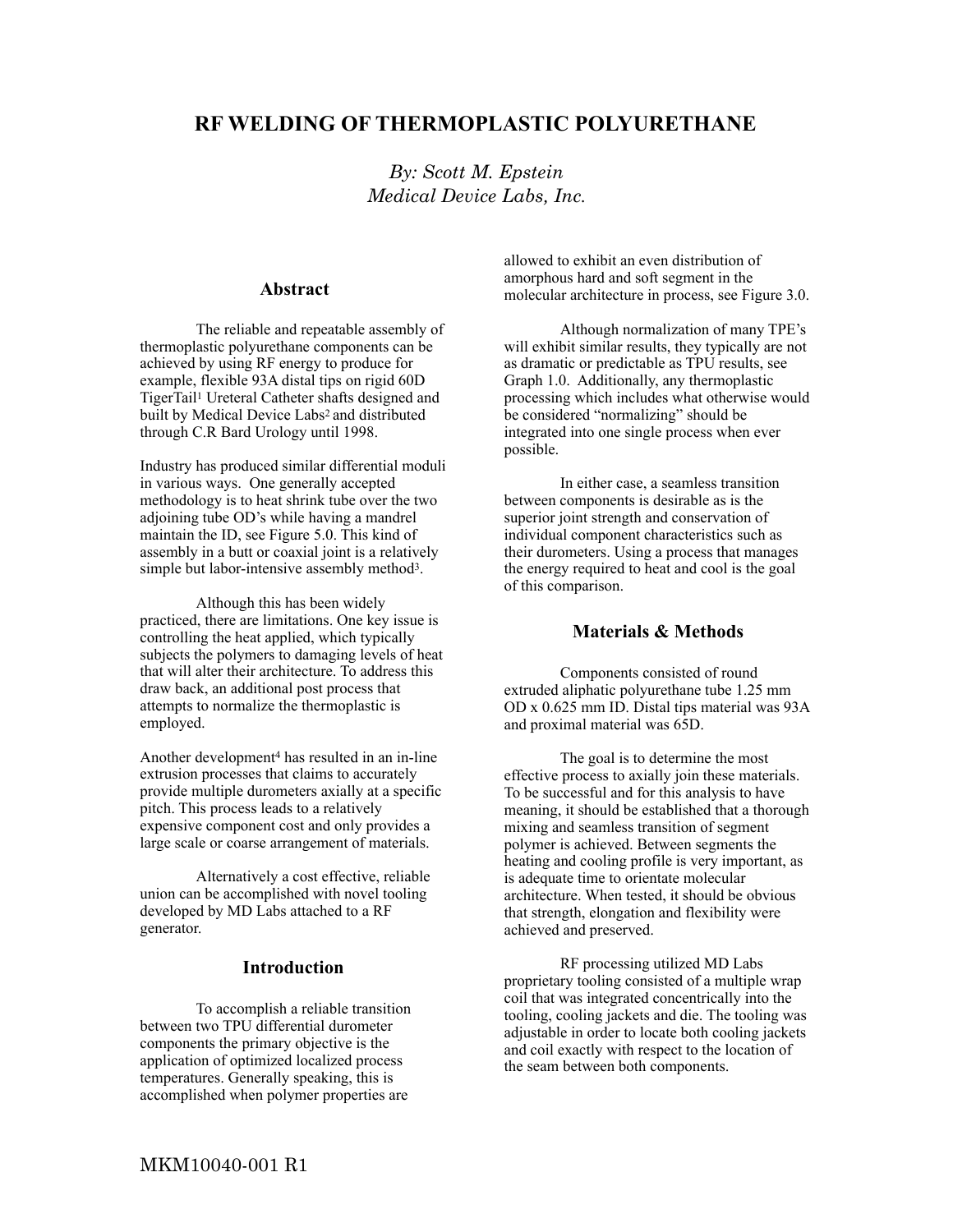An automated cycle clamped one segment to prevent movement, while axial pressure was applied to the other end, see Figure 2.0. Then the cycle continued with heat (RF) and cooling profile coordinated for a corresponding time.

Alternatively, "Shrink tube" processing which used the same size and durometer components as RF assemblies relied on heat from a hot air source to be applied to an exposed area after shrink tube was coaxially placed over the joint and component transition region, see Figure 4.0 and 5.0.

Young's Modulus (Modulus of Elasticity) (E)) describes elastic properties by the

ratio of stress to the strain of objects; where:

Equation 1.0

 $E =$  stress / axial strain

Using Equation 1.0 as a basis, tensile testing of segmented assemblies (non-sterile) was compared to conventional shrink tube heated assemblies. In this manner the concentration and characteristics of polymer at the transition (flexibility, quality and reliability of the interface) could be modeled and its effect on and the correlation to strength and elongation determined.

#### **Data and Results**

Results indicated a significant increase in elongation for similar tensile loads, see Graph 1.0. This increase in elongation; samples (3 thru 10) suggests the MD Labs process resulted in transitions that were twice as flexible as heat shrink processed transitions.

This observation is further underscored by RF process samples #1,  $&$  #2, which exhibited extraordinary tensile strength and elongations, but were excluded from Graph 1.0

#### **Conclusion**

The controlled and focused use of energy results in a strong very flexible union of two thermoplastic urethane components. The strength and increase in transition flexibility is due to the controlled process and the corresponding normalization and orientation of the polymers in process.

#### **Footnotes**

 Tiger Tail is a registered trademark of C.R Bard, Inc. Urology Division

2 Medical Device Labs, Inc; P.O. Box 793, Natick, MA. 01760

3 Benjamin, Thierry; U.S. Patent 6,245,053; Soft Tip guiding catheter and method of fabrication

4 TIE™ ;Total intermittent extruded tubing; Putnam Plastics, LLC, Dayville, Ct.

5 MD Labs Process qualification data

6 C.R. Bard 510k data (K033719)

7 No failure at this elongation

8 Approximate, maximum

### **Charts, Figures &Tables**

| Table 1.0<br>See Graph 1.0 |                                    |                    |                                     |       |  |
|----------------------------|------------------------------------|--------------------|-------------------------------------|-------|--|
| Sa<br>mp<br>le<br>No.      | MD Labs<br>RF process <sup>5</sup> |                    | Shrink tube<br>process <sup>6</sup> |       |  |
|                            | Load<br>kg                         | $\%E$ <sup>7</sup> | Load<br>kg                          | $\%E$ |  |
| $\mathbf{1}$               | 3.9                                | 800                |                                     |       |  |
| $\overline{2}$             | 2.8                                |                    |                                     |       |  |
| 3                          | 1.77                               |                    |                                     |       |  |
| 4                          | 1.8                                |                    |                                     |       |  |
| 5                          | 1.72                               | 600                | 2.2                                 | 3008  |  |
| 6                          | 1.71                               |                    |                                     |       |  |
| 7                          | 1.77                               |                    |                                     |       |  |
| 8                          | 1.56                               |                    |                                     |       |  |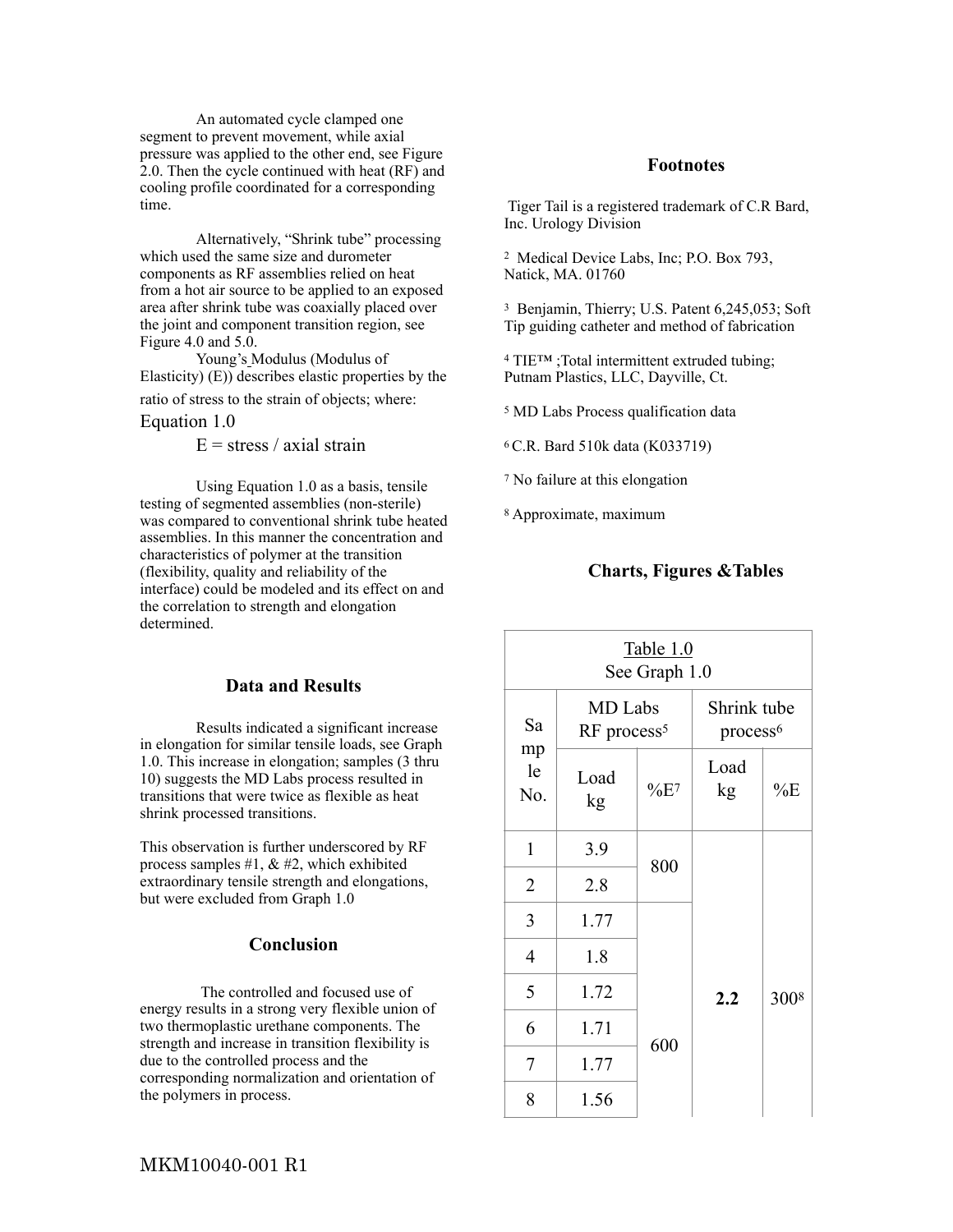

## **Figure 2.0**



**Figure 1.0** 

Figure 3.0: Schematically describes the distribution (orientation) of hard and soft TPU segments comprising the molecular architecture where  $("x")$  = hard segments and

 $(y") = soft segments.$ 

| ххууху | $\mathbf{x} \times \mathbf{y} \times \mathbf{x}$         |
|--------|----------------------------------------------------------|
| хуухух | $y \mathbf{x} y \mathbf{x} y$                            |
| ххууху | $\mathbf{x} \mathbf{y} \mathbf{x} \mathbf{y} \mathbf{x}$ |

Stressed segments (left hand) array, once normalized exhibit an even distribution of segments (right hand array).

**Figure 3.0**